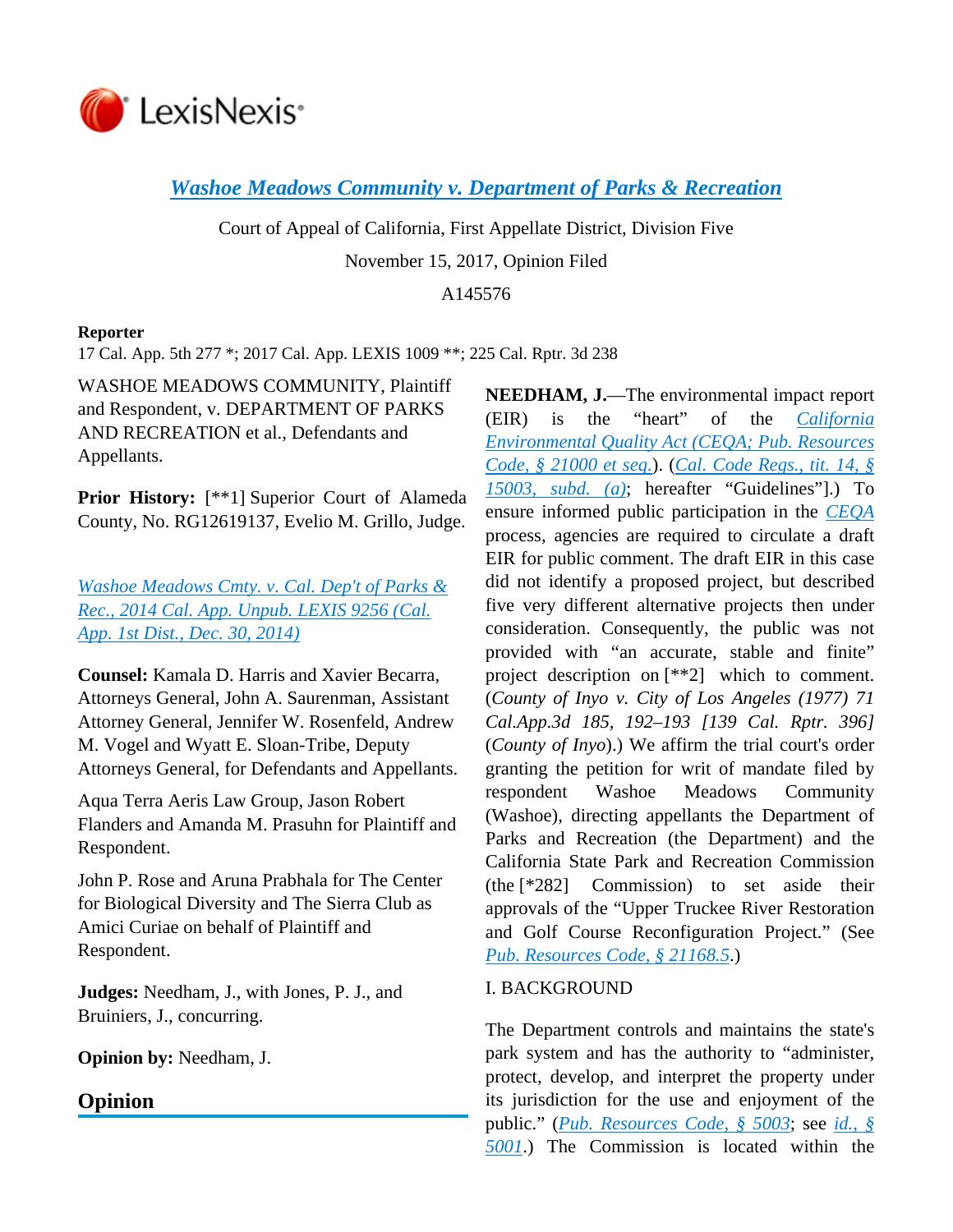Department (*[Pub. Resources Code, § 530](https://advance.lexis.com/api/document?collection=statutes-legislation&id=urn:contentItem:5J6S-5WS1-66B9-854G-00000-00&context=)*) and has responsibility for establishing "general policies for the guidance of the director [of the Department] in the administration, protection, and development of the state park system" (*[Pub. Resources Code, §](https://advance.lexis.com/api/document?collection=statutes-legislation&id=urn:contentItem:5J6S-5WS1-66B9-8558-00000-00&context=)  [539](https://advance.lexis.com/api/document?collection=statutes-legislation&id=urn:contentItem:5J6S-5WS1-66B9-8558-00000-00&context=)*) and setting "comprehensive recreational policy" for the state (*[Pub. Resources Code, § 540,](https://advance.lexis.com/api/document?collection=statutes-legislation&id=urn:contentItem:5J6S-5WS1-66B9-855B-00000-00&context=)  [subd. \(b\)](https://advance.lexis.com/api/document?collection=statutes-legislation&id=urn:contentItem:5J6S-5WS1-66B9-855B-00000-00&context=)*).

In 1984, the State of California acquired 777 acres of land encompassing a 2.2-mile stretch of the Upper Truckee River in the southern section of the Lake Tahoe Basin. The parcel was divided into two units: 608 acres designated [\*\*3] as Washoe Meadows State Park (State Park), whose purpose was to preserve and protect a wet meadow, plus acreage designated as the Lake Valley State Recreation Area (Recreation Area), to allow for the continuing operation of a preexisting golf course. The division was necessary because golf courses are not allowed in state parks. (See *[Pub. Resources](https://advance.lexis.com/api/document?collection=statutes-legislation&id=urn:contentItem:5J6S-5X91-66B9-80SR-00000-00&context=)  [Code, § 5019.53](https://advance.lexis.com/api/document?collection=statutes-legislation&id=urn:contentItem:5J6S-5X91-66B9-80SR-00000-00&context=)*.)

Since at least the 1990's, erosion of the river bed of the Upper Truckee River has raised concerns about the habitat for wildlife, the maintenance of the water table, and the depositing of sediment into Lake Tahoe. Studies commenced in 2003 identified the portion of the river that runs through the State Park and Recreation Area as one of the two worst contributors to the sediment running into the lake. The layout of the golf course inside the Recreation Area was of concern because it had altered the course and flow of the river, which in turn contributed to a deterioration of the habitat and water quality.

*[CEQA](https://advance.lexis.com/api/document?collection=statutes-legislation&id=urn:contentItem:5J6S-5YJ1-66B9-8516-00000-00&context=)* review commenced on the "Upper Truckee River Restoration and Golf Course Reconfiguration Project," with the Department acting as the lead agency and the Commission acting as a responsible agency.<sup>1</sup> Public scoping [\*283] was conducted after the issuance [\*\*4] of a scoping notice identifying four alternatives for the project: alternative 1, no project; alternative 2, river restoration with reconfiguration of the 18-hole golf course; alternative 3, river restoration with a ninehole golf course; and alternative 4, river stabilization with continuation of the existing 18 hole golf course. Alternative 2, which would relocate some of the holes of the golf course to areas then inside the State Park and which would necessitate a corresponding adjustment in the State Park/Recreation Area boundary, was specified as the preferred alternative.

In August 2010, the Department prepared and circulated a draft EIR (DEIR). (*[Guidelines, §§](https://advance.lexis.com/api/document?collection=administrative-codes&id=urn:contentItem:5381-TN80-0012-J53V-00000-00&context=)  [15084–15088](https://advance.lexis.com/api/document?collection=administrative-codes&id=urn:contentItem:5381-TN80-0012-J53V-00000-00&context=)*, *[15120–15131](https://advance.lexis.com/api/document?collection=administrative-codes&id=urn:contentItem:5381-TN90-0012-J54V-00000-00&context=)*.)<sup>2</sup> The stated purpose of the proposed project was "to improve geomorphic processes, ecological functions, and habitat values of the Upper Truckee River within the study area, helping to reduce the river's discharge of nutrients and sediment that diminish Lake Tahoe's clarity while providing access to public recreation opportunities in the State Park and [Recreation Area]." The DEIR described the four alternatives identified in the scoping process as well as a fifth alternative, alternative 5, calling [\*\*5] for the restoration of the ecosystem and the decommissioning of the golf course. The DEIR did not identify a preferred alternative, stating: "Five alternatives are being considered and are analyzed at a comparable level of detail in the environmental document. A preferred or proposed alternative has not yet been defined. Following receipt and evaluation of public comments on the draft EIR/EIS/EIS, the lead agencies will determine which alternative or combinations of features from

<sup>&</sup>lt;sup>1</sup>"'Lead agency' means the public agency which has the principal responsibility for carrying out or approving a project which may have a significant effect upon the environment." (*[Pub. Resources](https://advance.lexis.com/api/document?collection=statutes-legislation&id=urn:contentItem:5J6S-5YJ1-66B9-853D-00000-00&context=)* 

*[Code, § 21067](https://advance.lexis.com/api/document?collection=statutes-legislation&id=urn:contentItem:5J6S-5YJ1-66B9-853D-00000-00&context=)*.) "'Responsible agency' means a public agency, other than the lead agency, which has responsibility for carrying out or approving a project." (*[Pub. Resources Code, § 21069](https://advance.lexis.com/api/document?collection=statutes-legislation&id=urn:contentItem:5J6S-5YJ1-66B9-853M-00000-00&context=)*.)

<sup>2</sup>Because of the involvement of federal and regional agencies in the project, the report also served as an environmental impact study (EIS) under the *National Environmental Policy Act of 1969 (NEPA; 42 U.S.C. § 4321 et seq.)* and the Tahoe Regional Planning Compact and Tahoe Regional Planning Agency Code of Ordinances. (See *[Guidelines, §§ 15170](https://advance.lexis.com/api/document?collection=administrative-codes&id=urn:contentItem:5381-TNC0-0012-J003-00000-00&context=)*, *[15220](https://advance.lexis.com/api/document?collection=administrative-codes&id=urn:contentItem:5381-TNC0-0012-J01C-00000-00&context=)*.)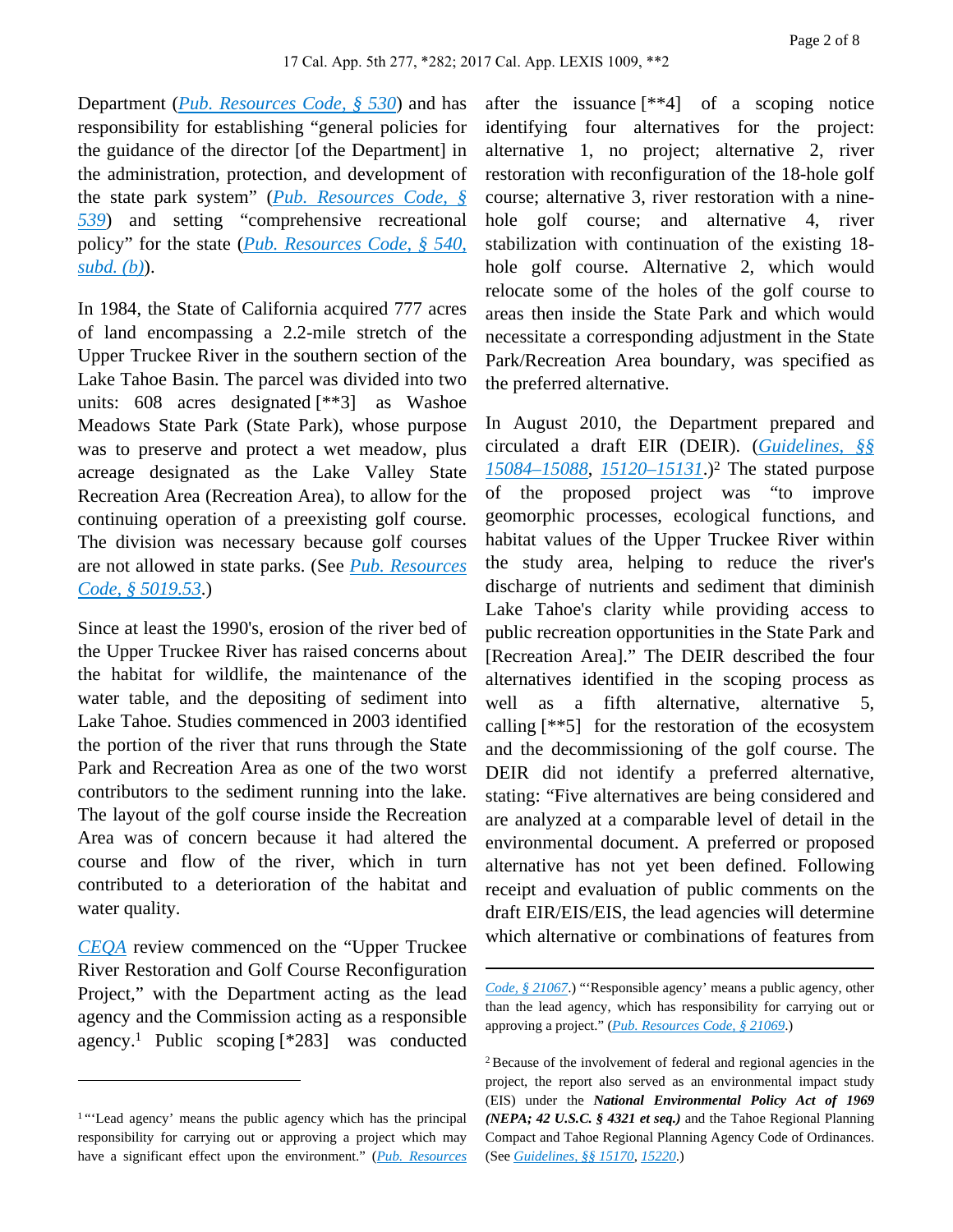multiple alternatives will become the preferred alternative. A discussion of the decision will be included in the final EIR/EIS/EIS."

The DEIR analyzed each of the five alternatives in considerable detail. Information meetings, a public site tour, and a public open house were held, and a public review and comment period was provided. The review period was extended, public hearings were held in October 2010, and the public comment period closed on November 15, 2010.

In September 2011, the Department released the final EIR (FEIR) for the project, in which it identified "[a] refined version of Alternative 2" (river restoration with reconfigured 18-hole golf course) as the proposed preferred [\*\*6] alternative. The FEIR stated, "The Preferred Alternative plan is conceptual, and acreages have been modified from the description of Alternative 2 in the [DEIR] to further address public access issues, such as trail safety, as well as [\*284] protection of sensitive resources and management considerations. The final design may reflect modifications to project features made as a result of the normal design refinement process … . However, these modifications are not expected to substantially increase the intensity or severity of an impact or create a new significant impact. Minor modifications presented below do not require recirculation of the EIR … because these modifications do not change any significance conclusions presented in the [DEIR]."

The FEIR stated that alternative 2 had been chosen as the preferred alternative because: "It would allow room for geomorphic and ecological restoration of the river, while accommodating continuation of an 18-hole golf course. [¶] It would minimize connectivity of the golf course and the river. [¶] It would minimize or avoid sensitive archaeological sites and sensitive ecological habitat. [¶] It would maximize golf use of higher capability lands and minimize [\*\*7] use of [stream environmental zone] lands. [¶] It would include trail alignments for nongolf use that connect to the existing trail network and provide for safe use and enjoyment by [State Park] and [Recreation Area] visitors."

The "Project Features" section of the FEIR explained, "The Preferred Alternative involves river ecosystem restoration with a reconfigured 18 hole regulation golf course. The current 11,840 foot-long reach of the Upper Truckee River would be restored to 13,430 feet with additional floodplain area. Several golf course holes would be relocated to an area on the west side of the river that contains less sensitive land that is further from the river. This would also reduce the amount of [stream environmental zone] and 100-year floodplain occupied by the golf course … . … [¶] The boundaries between [the State Park] and [the Recreation Area] would be modified so that the [Recreation Area] would encompass the reconfigured golf course and the restored river would generally become part of [the State Park]. …The text and maps of the Lake Valley SRA General Plan would be amended to reflect management of the reconfigured golf course." The alteration of the boundaries [\*\*8] between the State Park and the Recreation Area to accommodate the project would result in a net loss of about 40 acres from the State Park.

On January 23, 2012, the Department certified the adequacy of the FEIR and approved the preferred alternative described therein (the modified version of alternative 2). The Commission adopted resolution No. 3-2012, agreeing with the conclusions in the FEIR and approving the land classification adjustments necessary to accommodate the reconfiguration of the golf course as part of the project.<sup>3</sup>

[\*285]

<sup>3</sup>Parks initially approved the project in October 2011, but rescinded those approvals to remedy certain procedural defects. The validity of the October 2011 approvals, which were the subject of prior litigation by Washoe and culminated in an appeal to this court on the issue of attorney fees, is not before us in the present appeal. (See *Washoe Meadows Community v. California Dept. of Parks and Recreation* (Dec. 30, 2014, A139197, A140041) [nonpub. opn.].)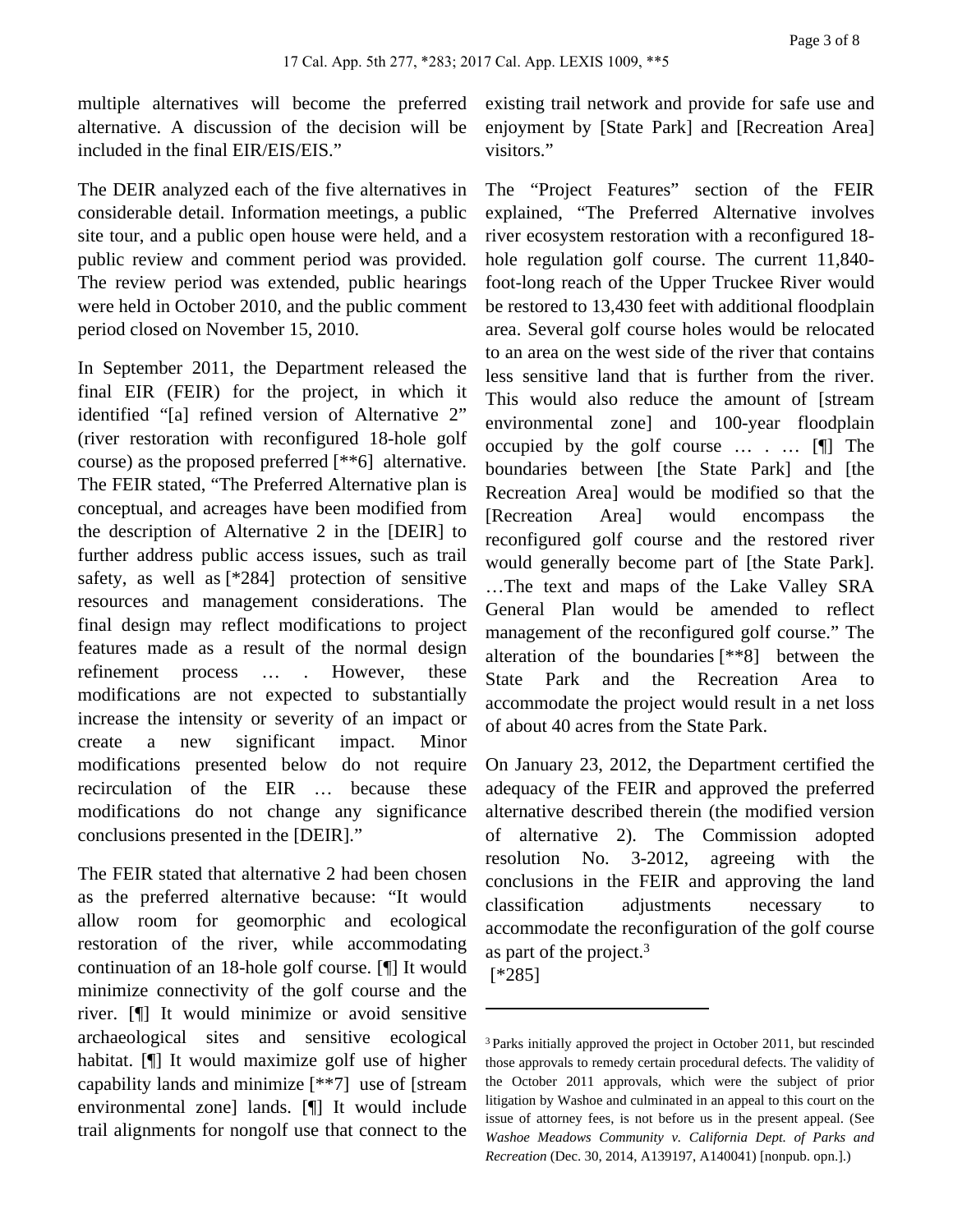Washoe filed a first amended petition for writ of mandate seeking to set aside the approval of the project based on the following alleged *[CEQA](https://advance.lexis.com/api/document?collection=statutes-legislation&id=urn:contentItem:5J6S-5YJ1-66B9-8516-00000-00&context=)* violations: (1) The DEIR did not contain an "accurate, finite and stable" project description; (2) the DEIR did not contain a reasonable range of alternatives to the project; (3) the *[CEQA](https://advance.lexis.com/api/document?collection=statutes-legislation&id=urn:contentItem:5J6S-5YJ1-66B9-8516-00000-00&context=)* findings adopted by the Department did not explain why a new, potentially feasible alternative proposed by Washoe was not considered; (4) the FEIR did not contain necessary details about the final design and layout of the golf course; (5) the DEIR did not contain [\*\*9] an accurate or complete description of the environmental setting affected by the project; (6) the FEIR did not contain adequate mitigation measures and improperly deferred certain mitigation measures.

The trial court granted the petition on four grounds: (1) The DEIR failed to identify a stable proposed project on which the public could comment because it set forth a range of alternatives without designating a preferred alternative; (2) the FEIR did not sufficiently explain why the preferred alternative was substantially the same as alternative 2 in the DEIR; (3) the vegetation mapping in the FEIR differed from that included in the DEIR and required recirculation of the FEIR; (4) the FEIR's stated mitigation measures for protecting identified cultural sites (i.e., human remains and artifacts of Native Americans), as well as fens<sup>4</sup> and other wetlands, improperly deferred mitigation by failing to set a performance standard or commit to further environmental review. The Department and the Commission appeal, challenging each conclusion.

#### II. DISCUSSION

**(1)** Dispositive of this appeal is the DEIR's failure to provide the public with an accurate, stable and finite description of the project. Washoe  $[**10]$ argued the DEIR prejudicially impaired the public's ability to participate in the *[CEQA](https://advance.lexis.com/api/document?collection=statutes-legislation&id=urn:contentItem:5J6S-5YJ1-66B9-8516-00000-00&context=)* process by setting

forth a range of five very different alternatives and by declining to identify a preferred alternative. The trial court agreed and so do we.

### A. *General Principles and Standard of Review*

**(2)** Informed public participation is essential to environmental review under *[CEQA](https://advance.lexis.com/api/document?collection=statutes-legislation&id=urn:contentItem:5J6S-5YJ1-66B9-8516-00000-00&context=)*. When an EIR is required, the lead agency must notify the responsible agencies, which may then do early public consultation, or scoping, to determine the scope and content of the information to be included. [\*286] (*Pub. Resources Code, § 21080.4*; *[Guidelines, § 15082](https://advance.lexis.com/api/document?collection=administrative-codes&id=urn:contentItem:5381-TN80-0012-J53R-00000-00&context=)*.) A DEIR is then prepared and circulated for public comment and review. (*[Pub.](https://advance.lexis.com/api/document?collection=statutes-legislation&id=urn:contentItem:8MKH-CBW2-D6RV-H32C-00000-00&context=)  [Resources Code, § 21091](https://advance.lexis.com/api/document?collection=statutes-legislation&id=urn:contentItem:8MKH-CBW2-D6RV-H32C-00000-00&context=)*; *[Guidelines, § 15087](https://advance.lexis.com/api/document?collection=administrative-codes&id=urn:contentItem:5381-TN80-0012-J53Y-00000-00&context=)*.) The review period must be at least 30 days, after which the lead agency must prepare written responses to the public comments and incorporate those responses and comments into an FEIR. (*[Pub.](https://advance.lexis.com/api/document?collection=statutes-legislation&id=urn:contentItem:8MKH-CBW2-D6RV-H32C-00000-00&context=)  [Resources Code, §§ 21091, subd. \(d\)\(2\)](https://advance.lexis.com/api/document?collection=statutes-legislation&id=urn:contentItem:8MKH-CBW2-D6RV-H32C-00000-00&context=)*, *[21104](https://advance.lexis.com/api/document?collection=statutes-legislation&id=urn:contentItem:5J6S-5YK1-66B9-843W-00000-00&context=)*, *[21153](https://advance.lexis.com/api/document?collection=statutes-legislation&id=urn:contentItem:5J6S-5YK1-66B9-845C-00000-00&context=)*; *[Guidelines, § 15088](https://advance.lexis.com/api/document?collection=administrative-codes&id=urn:contentItem:5381-TN80-0012-J540-00000-00&context=)*.) When significant information is added to the EIR, it must be recirculated for another round of public review and comment before the issuance of an FEIR. (*[Guidelines, §§ 15088.5](https://advance.lexis.com/api/document?collection=administrative-codes&id=urn:contentItem:5381-TN80-0012-J541-00000-00&context=)*, *[15090](https://advance.lexis.com/api/document?collection=administrative-codes&id=urn:contentItem:5381-TN80-0012-J543-00000-00&context=)*.) An agency may, but is not required to, provide a comment period after the circulation of the FEIR. (*[Guidelines, §](https://advance.lexis.com/api/document?collection=administrative-codes&id=urn:contentItem:5381-TN80-0012-J542-00000-00&context=)  [15089, subd. \(b\)](https://advance.lexis.com/api/document?collection=administrative-codes&id=urn:contentItem:5381-TN80-0012-J542-00000-00&context=)*.) If there [\*\*11] are no significant changes, the agency holds a hearing and presumably approves the FEIR.

**(3)** "'"The EIR is the heart of *[CEQA](https://advance.lexis.com/api/document?collection=statutes-legislation&id=urn:contentItem:5J6S-5YJ1-66B9-8516-00000-00&context=)*" and the integrity of the process is dependent on the adequacy of the EIR. [Citations.]' [Citation.] 'The purpose of an [EIR] is to provide public agencies and the public in general with detailed information about the effect which a proposed project is likely to have on the environment; to list ways in which the significant effects of such a project might be minimized; and to indicate alternatives to such a project.' (*[\[Pub. Resources Code,\] § 21061](https://advance.lexis.com/api/document?collection=statutes-legislation&id=urn:contentItem:5J6S-5YJ1-66B9-852D-00000-00&context=)*.) 'An EIR should be prepared with a sufficient degree of analysis to provide decisionmakers with information which enables them to make a decision which intelligently takes account of environmental consequences. An evaluation of the environmental

<sup>4</sup>According to a study submitted by the California Native Plant Society, fens are "peat-forming wetlands, supported by nearly constant groundwater inflow."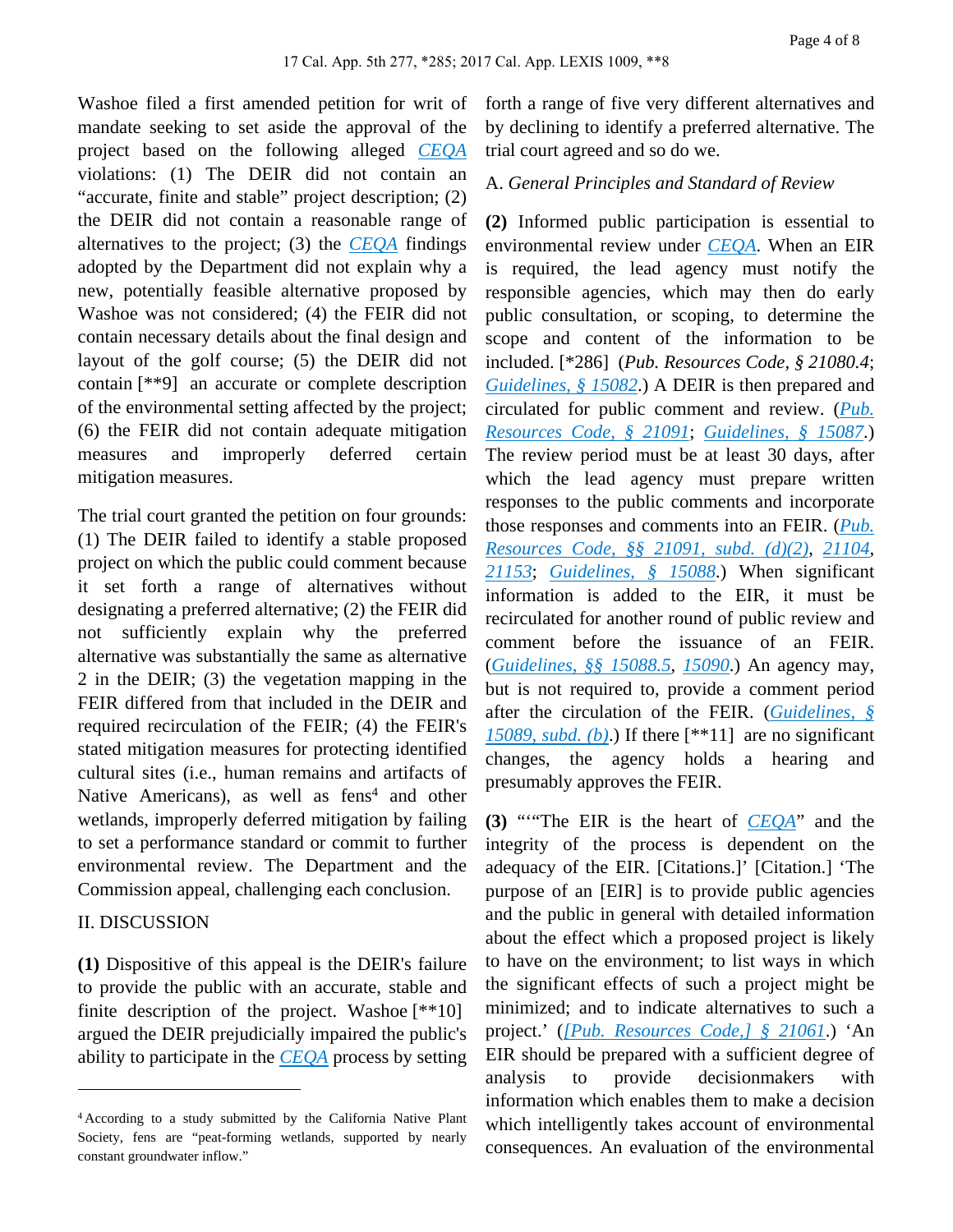effects of a proposed project need not be exhaustive, but the sufficiency of an EIR is to be reviewed in the light of what is reasonably feasible. … The courts have looked not for perfection but for adequacy, completeness, and a good faith effort at full disclosure.' (*[Guidelines, § 15151](https://advance.lexis.com/api/document?collection=administrative-codes&id=urn:contentItem:5381-TNB0-0012-J55T-00000-00&context=)*.)" (*Citizens for a Sustainable Treasure Island v. City and County of San Francisco (2014) 227 Cal.App.4th 1036, 1045 [174 Cal. Rptr. 3d 363]* (*Treasure Island*).)

**(4)** In reviewing an agency's compliance with *[CEQA](https://advance.lexis.com/api/document?collection=statutes-legislation&id=urn:contentItem:5J6S-5YJ1-66B9-8516-00000-00&context=)* during the course of its legislative or quasilegislative [\*\*12] actions, the trial court's inquiry during a mandamus proceeding "'shall extend only to whether there was a prejudicial abuse of discretion,'" which is established "'if the agency has not proceeded in a manner required by law or if the determination or decision is not supported by substantial evidence.'" (*Vineyard Area Citizens for Responsible Growth, Inc. v. City of Rancho Cordova (2007) 40 Cal.4th 412, 426 [53 Cal. Rptr. 3d 821, 150 P.3d 709]* (*Vineyard*), quoting *[Pub.](https://advance.lexis.com/api/document?collection=statutes-legislation&id=urn:contentItem:5J6S-5YK1-66B9-849W-00000-00&context=)  [Resources Code, § 21168.5](https://advance.lexis.com/api/document?collection=statutes-legislation&id=urn:contentItem:5J6S-5YK1-66B9-849W-00000-00&context=)*.) "In evaluating an EIR for *[CEQA](https://advance.lexis.com/api/document?collection=statutes-legislation&id=urn:contentItem:5J6S-5YJ1-66B9-8516-00000-00&context=)* compliance, … a reviewing court must adjust its scrutiny to the nature of the alleged defect, depending on whether the claim is predominantly one of improper procedure or a dispute over the facts." (*Vineyard, at p. 435*.) When it is alleged a DEIR is inadequate to "'"apprise all interested parties of the true scope of the project,"'" the issue is one of law and no deference is given to the agency's determination. [\*287] (See *Communities for a Better Environment v. City of Richmond (2010) 184 Cal.App.4th 70, 82–83 [108 Cal. Rptr. 3d 478]* (*Communities for a Better Environment*).)

On appeal, we review the agency's action rather than the trial court's ruling, applying the same standard as the trial court. (*Vineyard, supra, 40 Cal.4th at p. 427*.) "We therefore resolve the substantive *[CEQA](https://advance.lexis.com/api/document?collection=statutes-legislation&id=urn:contentItem:5J6S-5YJ1-66B9-8516-00000-00&context=)* issues … by independently determining whether the administrative record demonstrates any legal error by the [agency] and whether it contains substantial evidence to support the [agency's] factual determinations." (*Ibid.*)

## B. *The Project Description [\*\*13] Was Not "Accurate, Stable and Finite"*

**(5)** A DEIR must contain a project description, which must in turn include: "(a) The precise location and boundaries of the proposed project … on a detailed map, preferably topographic. … [¶] (b) A statement of the objectives sought by the proposed project. … [¶] (c) A general description of the project's technical, economic, and environmental characteristics … . [¶] (d) A statement briefly describing the intended uses of the EIR." (*[Guidelines, § 15124](https://advance.lexis.com/api/document?collection=administrative-codes&id=urn:contentItem:5381-TN90-0012-J550-00000-00&context=)*.) "A description of the project is an indispensable component of a valid EIR." (*Western Placer Citizens for an Agricultural & Rural Environment v. County of Placer (2006) 144 Cal.App.4th 890, 898 [50 Cal. Rptr. 3d 799]*.)

"This court is among the many which have recognized that a project description that gives conflicting signals to decision makers and the public about the nature and scope of the project is fundamentally inadequate and misleading. [Citation.] 'Only through an accurate view of the project may affected outsiders and public decisionmakers balance the proposal's benefit against its environmental cost, consider mitigation measures, assess the advantage of terminating the proposal i.e., the "no project" alternative … , and weigh other alternatives in the balance.' [Citation.]" (*Treasure Island, supra, 227 Cal.App.4th at p. 1052*.) "'[A]n [\*\*14] accurate, stable and finite project description is the sine qua non of an informative and legally sufficient EIR.'" (*Ibid.*, quoting *County of Inyo, supra, 71 Cal.App.3d 185, 193*.)

*[CEQA](https://advance.lexis.com/api/document?collection=statutes-legislation&id=urn:contentItem:5J6S-5YJ1-66B9-8516-00000-00&context=)*'s requirement of an "accurate, stable and finite project" was first articulated in *County of Inyo, supra, 71 Cal.App.3d 185, 193*, in which the court addressed the effect of fluctuating and inconsistent project descriptions in an EIR prepared by the Los Angeles city water department regarding the extraction of subsurface water in the Owens Valley. Although the EIR initially described the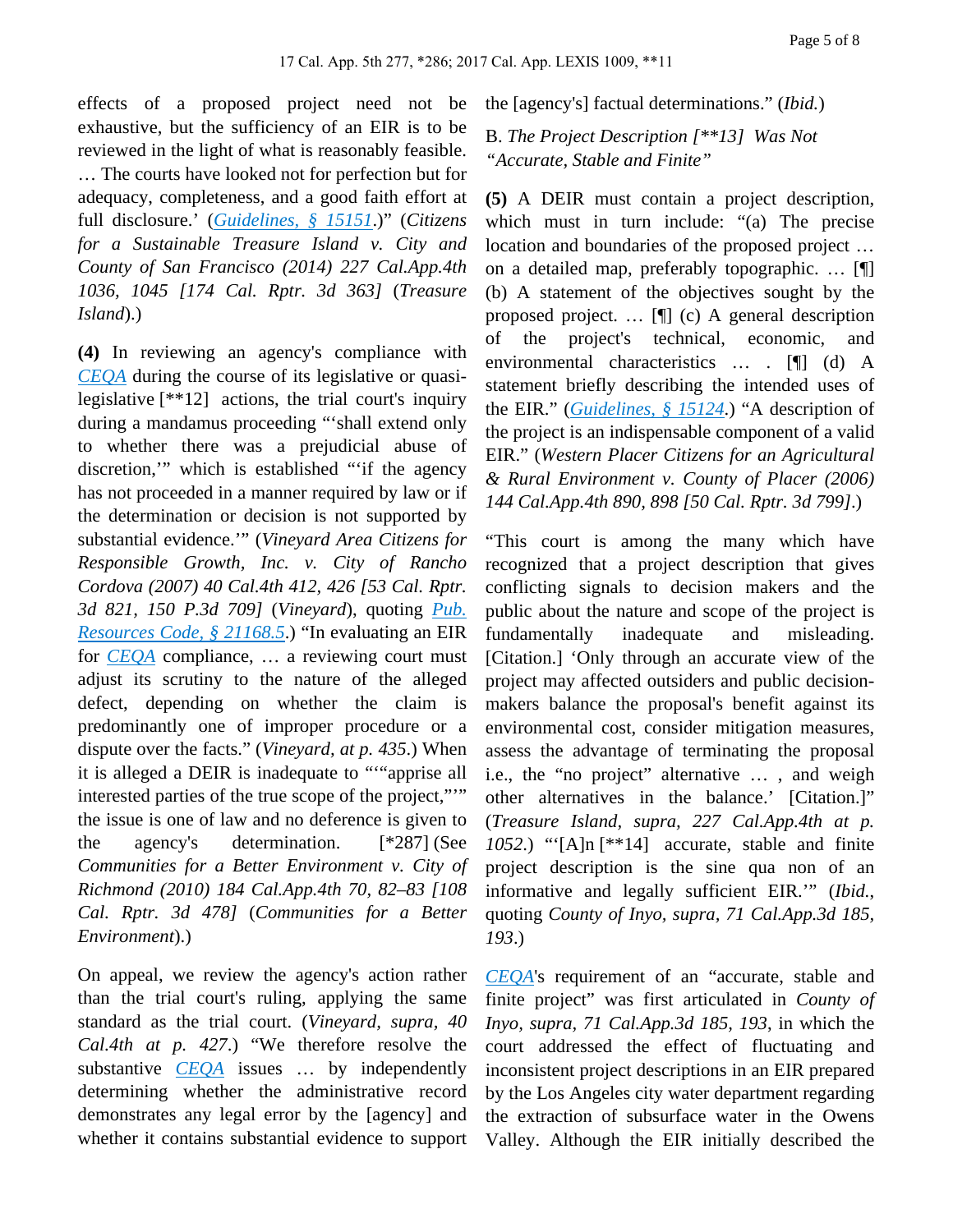project as a 51-cubic-feet-per-second increase in pumping water to supply the water used in the Owens Valley, other portions of the report analyzed a project of much greater scope, including higher rates of [\*288] pumping and the installation of infrastructure needed to deliver water to Los Angeles. (*Id. at pp. 189–190*.) The court acknowledged the EIR adequately described the broader project's environmental effects, meaning "the informative quality of the EIR[] [was] not affected by the ill-conceived, initial project description." (*County of Inyo, supra, 71 Cal.App.3d at p. 197*.) However, "[t]he incessant shifts among different project descriptions do vitiate the city's EIR process as a vehicle for intelligent public participation." (*Ibid.*) The court accordingly failed to discharge a [\*\*15] writ that had been issued at an earlier stage of the litigation, finding the EIR insufficient to satisfy the city's statutory duty under *[CEQA](https://advance.lexis.com/api/document?collection=statutes-legislation&id=urn:contentItem:5J6S-5YJ1-66B9-8516-00000-00&context=)*. (*County of Inyo, at p. 205*.) "A curtailed, enigmatic or unstable project description draws a red herring across the path of public input." (*Id. at p. 198*.)

**(6)** The case before us arises from a different scenario than *County of Inyo*, albeit one that is no less problematic. Rather than providing inconsistent descriptions of the scope of the project at issue, the DEIR did not describe a project at all. Instead, it presented five different alternatives for addressing the Upper Truckee River's contribution to the discharge of sediment into Lake Tahoe, and indicated that following a period for public comment, one of the alternatives, or a variation thereof, would be selected as the project. As the trial court indicated in its statement of decision, "for a project to be stable, the DEIR, the FEIR, and the final approval must describe substantially the same project. A DEIR that states the eventual proposed project will be somewhere in 'a reasonable range of alternatives' is not describing a stable proposed project. A range of alternatives simply cannot be a stable proposed project." The DEIR [\*\*16] in this case functioned more as a scoping plan under *[Guidelines section 15083](https://advance.lexis.com/api/document?collection=administrative-codes&id=urn:contentItem:5381-TN80-0012-J53S-00000-00&context=)*, which should be formulated *before* completion of a

DEIR for the purpose of "identifying the range of actions, alternatives, mitigation measures, and significant effects to be analyzed in depth in an EIR and in eliminating from detailed study issues found not to be important." (*[Guidelines, § 15083, subd.](https://advance.lexis.com/api/document?collection=administrative-codes&id=urn:contentItem:5381-TN80-0012-J53S-00000-00&context=)  [\(a\)](https://advance.lexis.com/api/document?collection=administrative-codes&id=urn:contentItem:5381-TN80-0012-J53S-00000-00&context=)*.)

**(7)** In support of its argument that the DEIR was not misleading, the Department and the Commission point to that document's thorough analysis of the environmental effects of alternative 2, a version of which was ultimately approved as the project. But as *County of Inyo* makes clear, the problem with an agency's failure to propose a stable project is not confined to "the informative quality of the EIR's environmental forecasts." (*County of Inyo, supra, 71 Cal.App.3d at p. 197*.) Rather, inconsistencies in a project's description, or (as here) the failure to identify or select any project at all, impairs the public's right and ability to participate in the environmental review process. A description of a broad range of possible projects, rather than a preferred or actual project, presents the public with a moving target and requires a commenter to offer input on a wide range of alternatives [\*\*17] that may not be in any way germane to the project ultimately approved. While [\*289] there may be situations in which the presentation of a small number of closely related alternatives would not present an undue burden on members of the public wishing to participate in the *[CEQA](https://advance.lexis.com/api/document?collection=statutes-legislation&id=urn:contentItem:5J6S-5YJ1-66B9-8516-00000-00&context=)* process, in this case the differences between the five alternative projects was vast, each creating a different footprint on public land. Each option created a different set of impacts, requiring different mitigation measures.<sup>5</sup> "[W]hen an EIR contains unstable or shifting descriptions of the

<sup>5</sup>One public comment to the DEIR stated: "An EIR also typically contains a preferred alternative. This EIR does not contain a preferred alternative, but the preferential text and detail of the analysis prevalent for alternative 2 in the EIR clearly favors alternative 2. …The lack of specifying alternative 2 in the draft EIR as the preferred alternative is irregular and at best misleading to the public and appears as if it is being used as a way to temper the public response to the draft EIR/EIS/EIS. If the State Parks Department has no intention of moving forward with the project unless Alternative 2 was selected, this needs to be clearly stated in the EIR."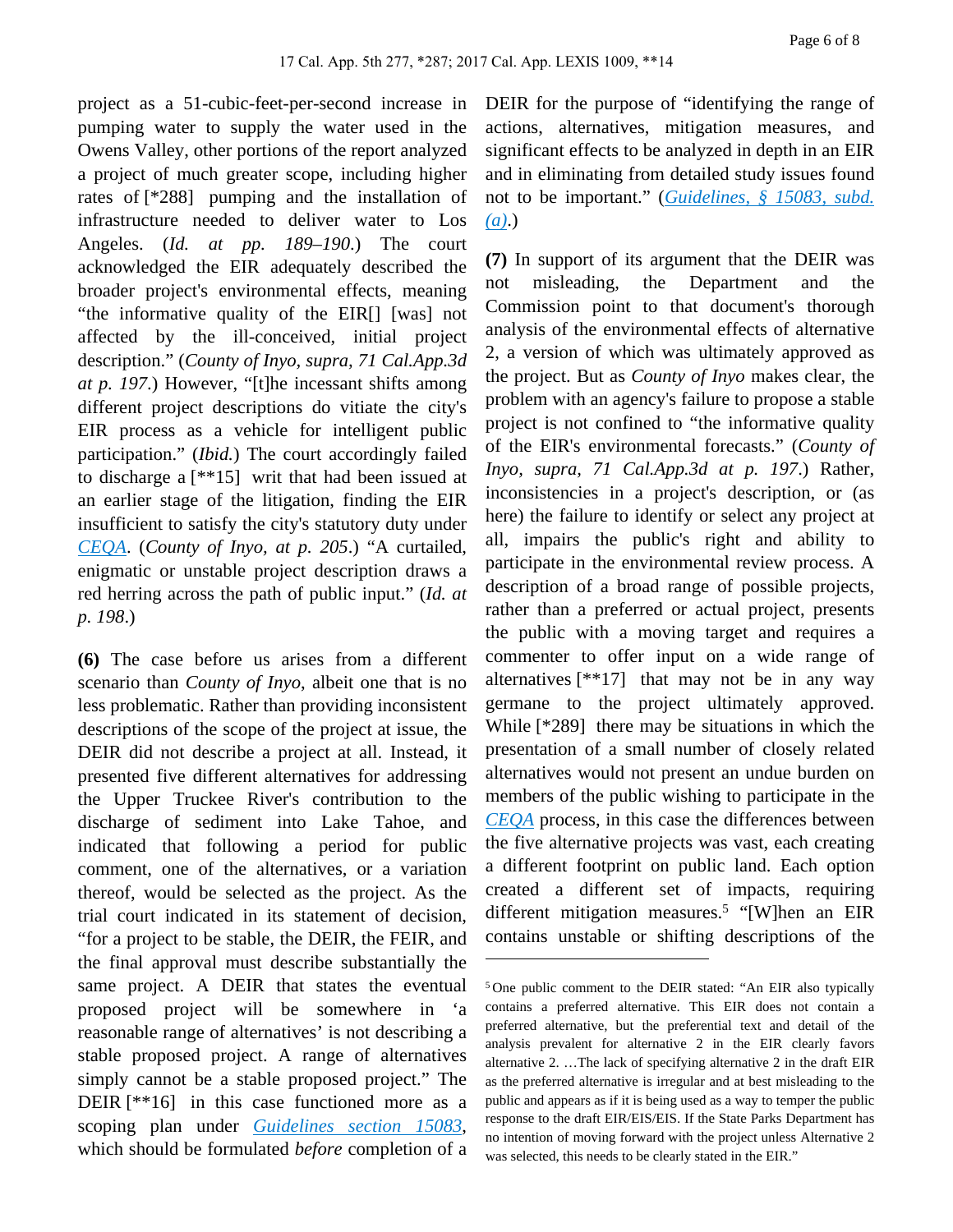project, meaningful public participation is stultified." (*San Joaquin Raptor Rescue Center v. County of Merced (2007) 149 Cal.App.4th 645, 656 [57 Cal. Rptr. 3d 663]* [project description in DEIR regarding mine expansion was unstable and misleading because it suggested both that no increase in mine production was sought and that mine production would substantially increase if project was approved].)

The Department and the Commission argue this case is comparable to *Treasure Island, supra, 227 Cal.App.4th 1036*, in which the court rejected a challenge to the sufficiency of an EIR evaluating the proposed development of a former naval station on a manmade island in the San Francisco Bay. (*Id. at p. 1043*.) We are not persuaded. The project in *Treasure Island* was clearly identified as a new mixed-use [\*\*18] community which would include residences, commercial space, parks, playgrounds, trails and open space; although the standards for this development were comprehensive, some details regarding the configuration and design of certain buildings had been left for further review. (*Id. pp. 1044, 1053*.) The court concluded that even if some of the details had not been decided upon when the EIR was approved, "the basic characteristics of the Project under consideration … remained accurate, stable, and finite throughout the EIR process." (*Id. at p. 1055*.) The DEIR in this case was not simply lacking in details that could not be reasonably supplied as yet; rather, it failed to identify the project being proposed.

**(8)** The Department and the Commission also note that when federal environmental review is conducted under *NEPA*, an EIS must specify a preferred alternative for a project only "if one or more exists." (*[40 C.F.R., § 1502.14\(e\) \(2017\)](https://advance.lexis.com/api/document?collection=administrative-codes&id=urn:contentItem:5PB2-K7X0-008H-03SH-00000-00&context=)*.) They argue this provision allows an EIS to describe a range of alternatives in cases where the agency has not yet identified a preferred alternative, and urge us to construe *[CEQA](https://advance.lexis.com/api/document?collection=statutes-legislation&id=urn:contentItem:5J6S-5YJ1-66B9-8516-00000-00&context=)* in a similar fashion because nothing in *[CEQA](https://advance.lexis.com/api/document?collection=statutes-legislation&id=urn:contentItem:5J6S-5YJ1-66B9-8516-00000-00&context=)* expressly requires an agency to state a preferred alternative in a DEIR. But even if the presentation [\*\*19] of alternative projects can [\*290] in some cases be an adequate project description for a draft EIS under *NEPA*, the five dramatically different projects in the DEIR did not constitute a stable project description under *[CEQA](https://advance.lexis.com/api/document?collection=statutes-legislation&id=urn:contentItem:5J6S-5YJ1-66B9-8516-00000-00&context=)*. While cases interpreting *NEPA* can be persuasive authority for interpreting *[CEQA](https://advance.lexis.com/api/document?collection=statutes-legislation&id=urn:contentItem:5J6S-5YJ1-66B9-8516-00000-00&context=)* (*Bowman v. City of Berkeley (2004) 122 Cal.App.4th 572, 591 [18 Cal. Rptr. 3d 814]*), California courts will not follow *NEPA* precedent that is contrary to *[CEQA](https://advance.lexis.com/api/document?collection=statutes-legislation&id=urn:contentItem:5J6S-5YJ1-66B9-8516-00000-00&context=)* (*Mountain Lion Foundation v. Fish & Game Com. (1997) 16 Cal.4th 105, 121 [65 Cal. Rptr. 2d 580, 939 P.2d 1280]*).

**(9)** Although the failure to comply with *[CEQA](https://advance.lexis.com/api/document?collection=statutes-legislation&id=urn:contentItem:5J6S-5YJ1-66B9-8516-00000-00&context=)*'s informational requirements does not require reversal unless the petitioner establishes prejudice (*[Pub. Resources Code, § 21005, subd. \(b\)](https://advance.lexis.com/api/document?collection=statutes-legislation&id=urn:contentItem:5J6S-5YJ1-66B9-851S-00000-00&context=)*), such prejudice is found "'if the failure to include relevant information precludes informed decisionmaking and informed public participation, thereby thwarting the statutory goals of the EIR process'" (*Association of Irritated Residents v. County of Madera (2003) 107 Cal.App.4th 1383, 1391 [133 Cal. Rptr. 2d 718]*). A deficiency in the EIR may be deemed prejudicial under this standard "regardless of whether a different outcome would have resulted if the public agency had complied with those provisions." (*[Pub. Resources Code, §](https://advance.lexis.com/api/document?collection=statutes-legislation&id=urn:contentItem:5J6S-5YJ1-66B9-851S-00000-00&context=)  [21005, subd. \(a\)](https://advance.lexis.com/api/document?collection=statutes-legislation&id=urn:contentItem:5J6S-5YJ1-66B9-851S-00000-00&context=)*; see *Rural Landowners Assn. v. City Council (1983) 143 Cal.App.3d 1013, 1021 [192 Cal. Rptr. 325]*.) The presentation of five very different alternative projects in the DEIR without the designation of a stable project was an obstacle to informed public participation for the reasons previously discussed, even if we cannot say such input would have changed the project ultimately selected [\*\*20] and approved. The trial court correctly granted Washoe's writ petition.

#### C. *Other Issues*

The Department and the Commission challenge the trial court's determinations that the FEIR should have been recirculated because (1) it did not adequately explain why the preferred alternative that was ultimately approved was substantially the